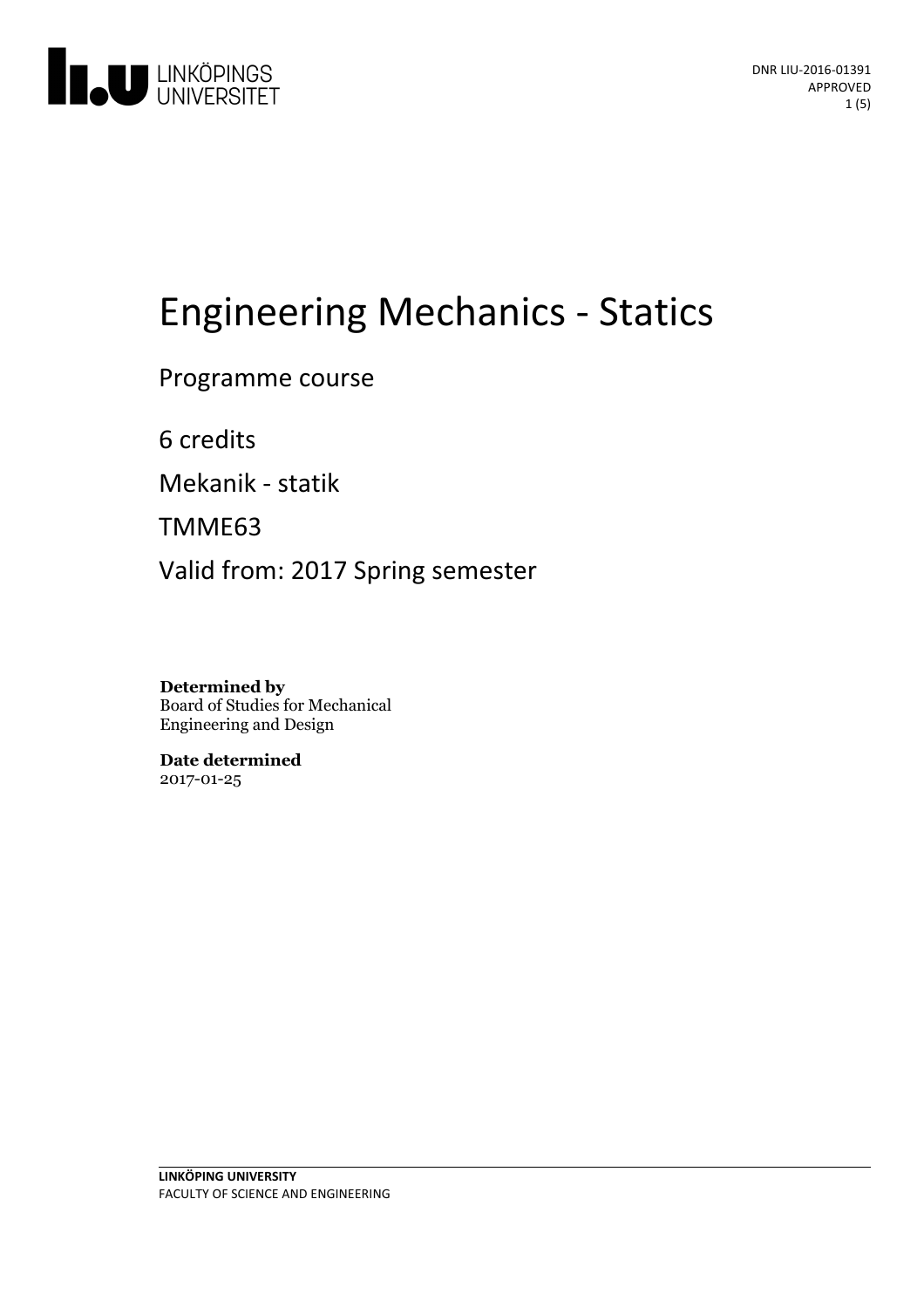# Main field of study

Mechanical Engineering

## Course level

First cycle

#### Advancement level

 $G_1X$ 

## Course offered for

Mechanical Engineering, M Sc in Engineering

#### Entry requirements

Note: Admission requirements for non-programme students usually also include admission requirements for the programme and threshold requirements for progression within the programme, or corresponding.

## Prerequisites

Basic courses in calculus and algebra

## Intended learning outcomes

The purpose of the course is to give the students an understanding knowledge of the basic laws of classical mechanics, and to give them the ability to independently apply these laws on concrete mechanical problems. After the course the student should be able to:

- define the fundamental concepts used in mechanics as presented in the course, such as force, moment, static equilibrium and center of mass and center of gravity.<br>• perform free-body diagrams of bodies
- 
- calculate forces and do equilibrium analysis for a mechanical system in
- 
- analyse mechanical system with friction.<br>• derive some of the relations which are included in the course.<br>• interpret and solve practical engineering problems.<br>• identify obviously unreasonable results
- 
- 

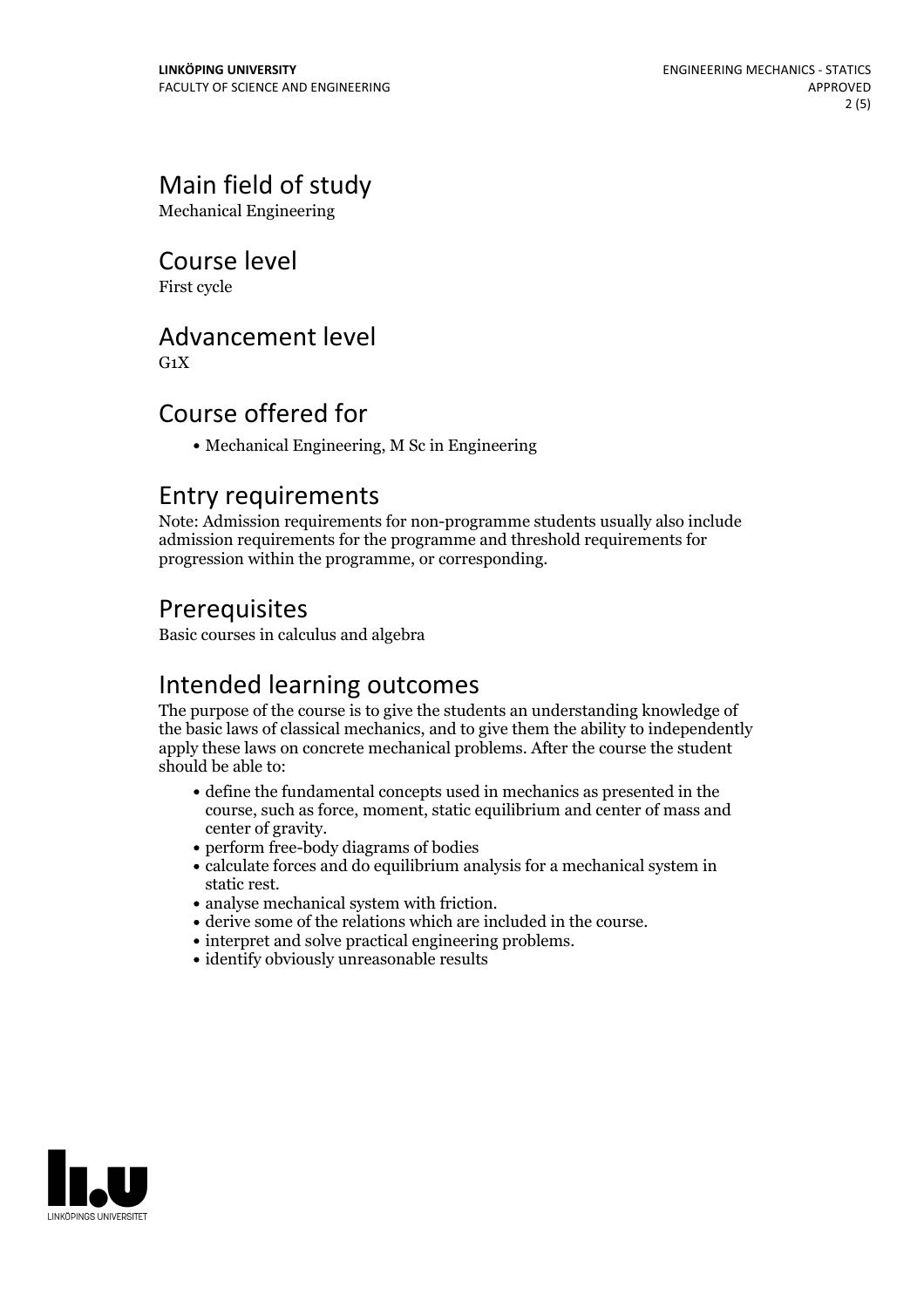#### Course content

Statics and vectors: Introduction. Review of elementary vectors. Reduction of force system. Equilibrium of rigid bodies. Distributed forces. Trusses. Friction. Centroids. Moments of inertia of areas. Shear-force and bending-moment diagrams for statically determinate beams.

## Teaching and working methods

The lectures cover important sections and can include not only theory but also illustrative experiments. Problem solving is assigned in connection with lectures.

#### Examination

TEN<sub>1</sub> Written examination 6 credits U, 3, 4, 5

#### Grades

Four-grade scale, LiU, U, 3, 4, 5

## Other information

Supplementary courses: Courses in Engineering Mechanics-dynamics, Solid Mechanics and Applied Mechanics

#### Department

Institutionen för ekonomisk och industriell utveckling

# Director of Studies or equivalent

Peter Schmidt

#### Examiner

Peter Schmidt

## Course website and other links

[http://www.mechanics.iei.liu.se/edu\\_ug/](http://www.mechanics.iei.liu.se/edu_ug/)

## Education components

Preliminary scheduled hours: 48 h Recommended self-study hours: 112 h

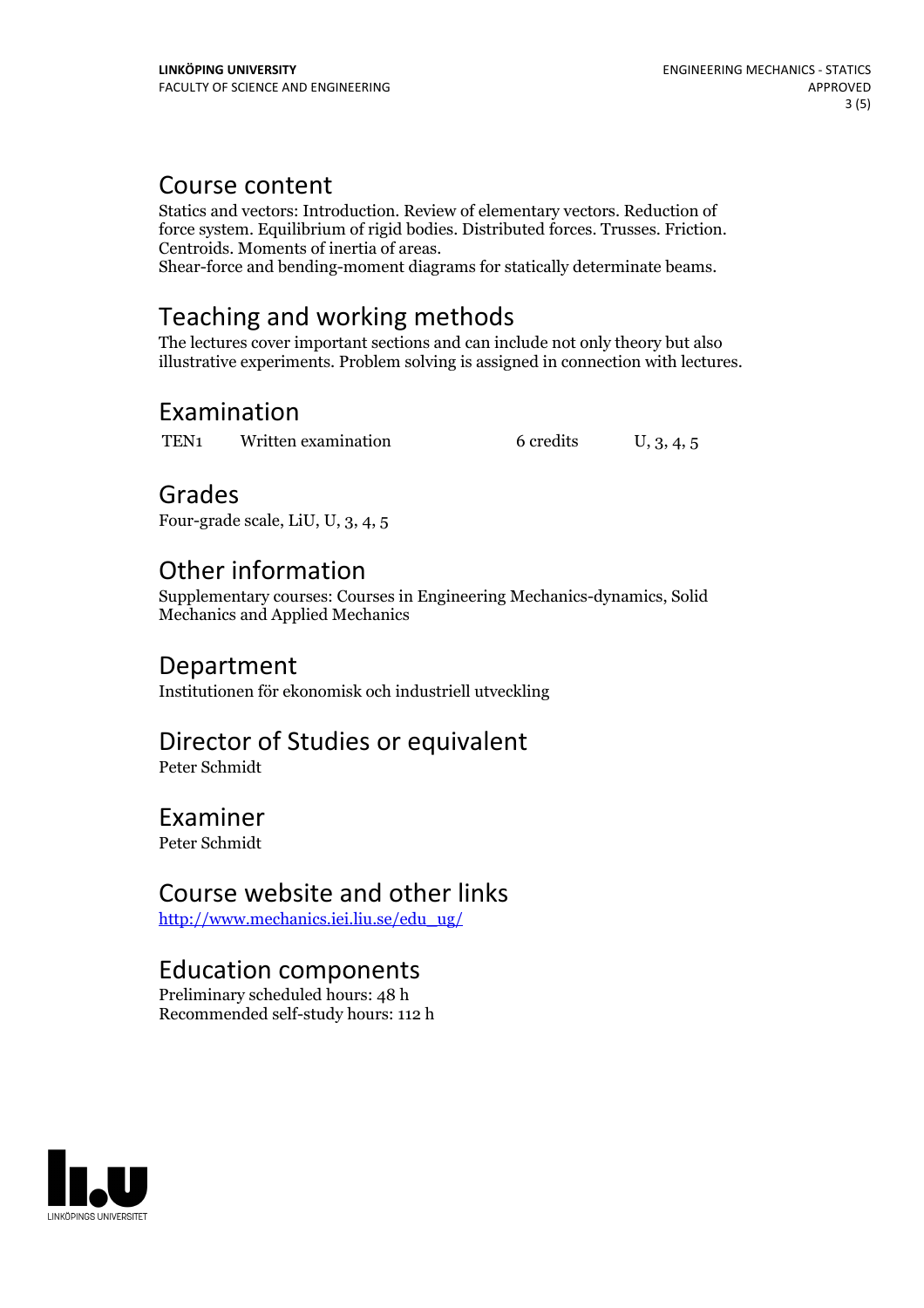# Course literature

J.L. Meriam and L.G. Kraige: Engineering Mechanics Statics and Dynamics, SI version, John Wiley & Sons, Inc.